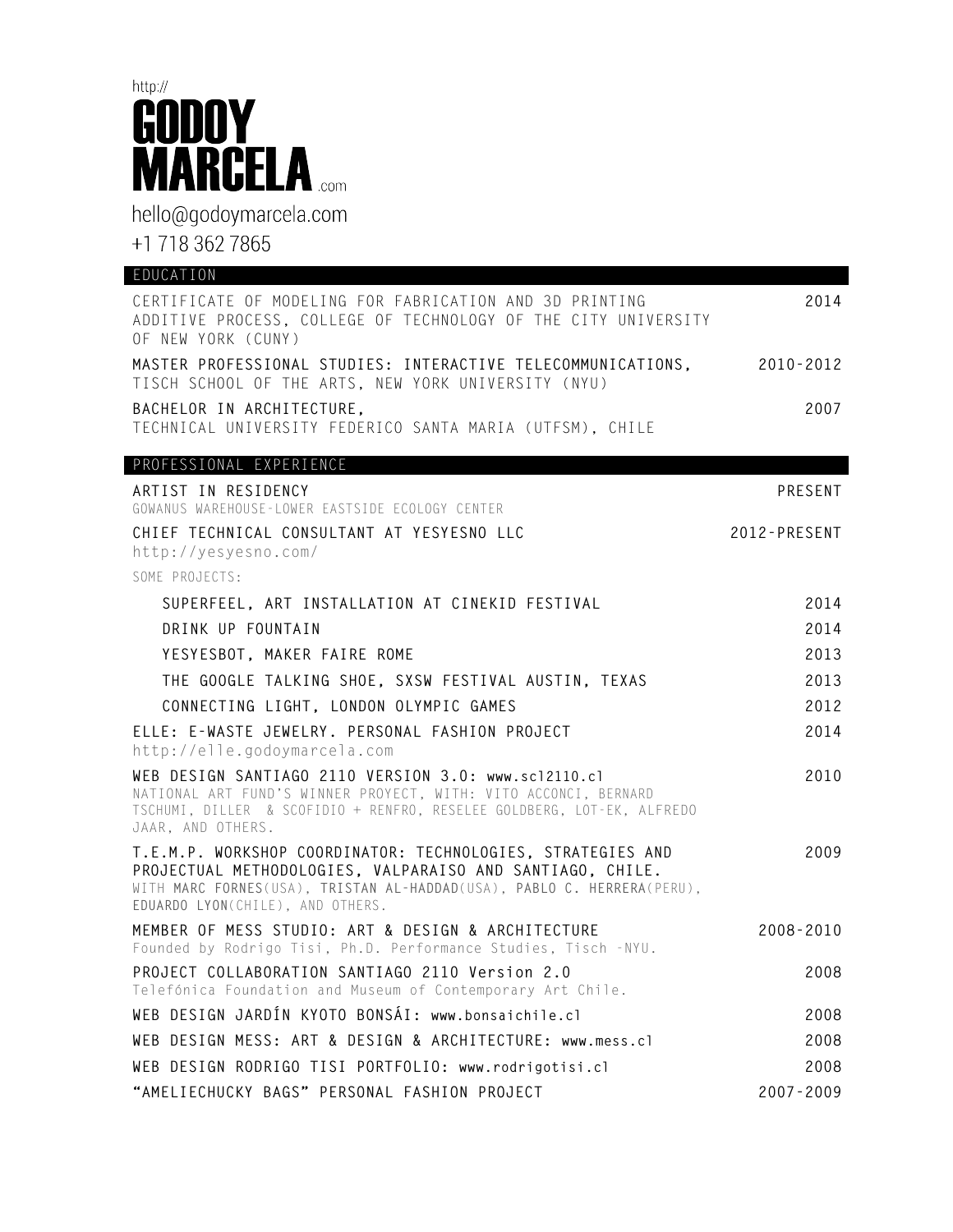| PROJECT COLLABORATION SANTIAGO 2110 VERSION 1.0<br>Telefónica Foundation and Museum of Contemporary Art of Chile.                            | 2006 |
|----------------------------------------------------------------------------------------------------------------------------------------------|------|
| CD DESIGN FOR COUNCIL OF HIGHER EDUCATION OF CHILE                                                                                           | 2005 |
| INTERNSHIP AT DOLLY ARCHITECTS STUDIO<br>Officers: Andrés Macera, Eduardo Hirose and Claudio Montenegro.                                     | 2004 |
| PRODUCTION COLLABORATOR IN MUTEK.CL DIGITAL CULTURE FESTIVAL                                                                                 | 2004 |
| ANIMATIONS DESIGN FOR ARCHITECTURE'S BIENNALE, CHILE                                                                                         | 2004 |
| CONSULTANT:                                                                                                                                  |      |
| DESIGN AND STRUCTURAL CALCULATIONS SINGLE-FAMILY HOUSING<br>Client: Pilar Corvalán.<br>Consulting for Rodrigo Salinas (UTFSM Architect).     | 2007 |
| DESIGN AND STRUCTURAL CALCULATIONS SINGLE-FAMILY HOUSING<br>Client: Barbara Mateluna B.<br>Consulting for Vesna Oblinovic (UTFSM Architect). | 2004 |
| DESIGN AND STRUCTURAL CALCULATIONS SINGLE-FAMILY HOUSING<br>Client: Amilia Gómez Pacheco.                                                    | 2004 |

Consulting for Nora Godoy (University of Concepcion Architect)

## ACADEMIC EXPERIENCE

| INSTRUCTOR:                                                                                                                                                                         |               |  |  |
|-------------------------------------------------------------------------------------------------------------------------------------------------------------------------------------|---------------|--|--|
| SCHOOL OF ARCHITECTURE TALCA UNIVERSITY, CHILE.                                                                                                                                     | 2010          |  |  |
| TEACHING ASSISTANT:                                                                                                                                                                 |               |  |  |
| STRUCTURES FOR ARCHITECTS, UTFSM CHILE.<br>Instructors: Isaac Flores / Macarena González (Civil Engineers).                                                                         | $2004 - 2007$ |  |  |
| PHYSICS FOR ARCHITECTS, UTFSM<br>Instructor: Yulia Poliakova (Physics Professor).                                                                                                   | $2002 - 2007$ |  |  |
| EXPLORA PROJECT ASSISTANT, NATIONAL COMMISSION FOR SCIENTIFIC<br>AND TECHNOLOGICAL RESEARCH OF CHILE.<br>Project: "Biotechnology, Yesterday, Today and Tomorrow"                    | 2004          |  |  |
| STRUCTURES FOR ARCHITECTS, UNIVERSITY OF THE AMERICAS CHILE.<br>Instructor: Paula Gómez, Ph.D. Student GaTech USA.                                                                  | 2004          |  |  |
| EXPLORA PROJECT ASSISTANT, NATIONAL COMMISSION FOR SCIENTIFIC<br>2002<br>AND TECHNOLOGICAL RESEARCH OF CHILE.<br>Project: "The Shapes, Nature's Creations Humanity's Constructions" |               |  |  |
| RESEARCH ASSISTANT:                                                                                                                                                                 |               |  |  |
| PROJECT: "SUSTAINABLE LIVING ON THE ANTARTIC COAST'S STANDARD<br>DETERMINATION"<br>Officer: Marcelo Bernal, Ph.D. Candidate GaTech USA.                                             | 2006          |  |  |
| CONFERENCES, PUBLICATIONS AND EXHIBITIONS                                                                                                                                           |               |  |  |
| MAKER FAIRE NYC 2014, PROJECT ELLE: E-WASTE JEWELRY                                                                                                                                 | 2014          |  |  |
| TISCH GALA OF NEW YORK UNIVERSITY AT MARRIOT HOTEL NYC<br>PROJECT: KEYBOARD CAT                                                                                                     | 2012          |  |  |

**ITP SPRING SHOW AT NEW YORK UNIVERSITY PROJECTS: WOMEN AGAINST VIOLENCE AGAINST WOMEN JEWERLY**

**2012**